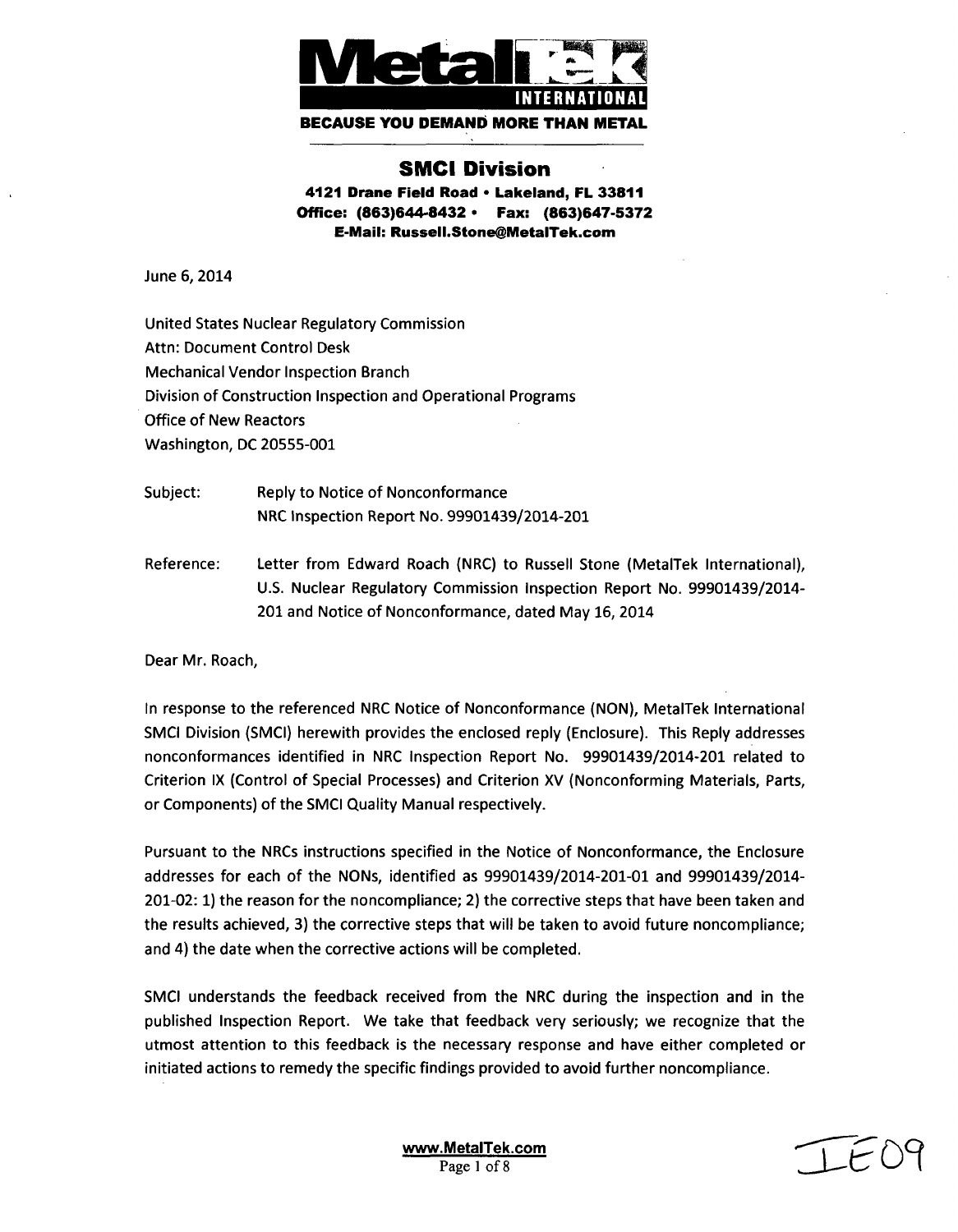

Sincerely US.

'Russell Stone Quality Manager MetalTek International, SMCI Division

Tim Ennis General Manager (Acting) MetalTek International, SMCI Division

Enclosure: SMCI Reply to Notice of Nonconformance 99901439/2014-201-01 AND 99901439/2014-201-02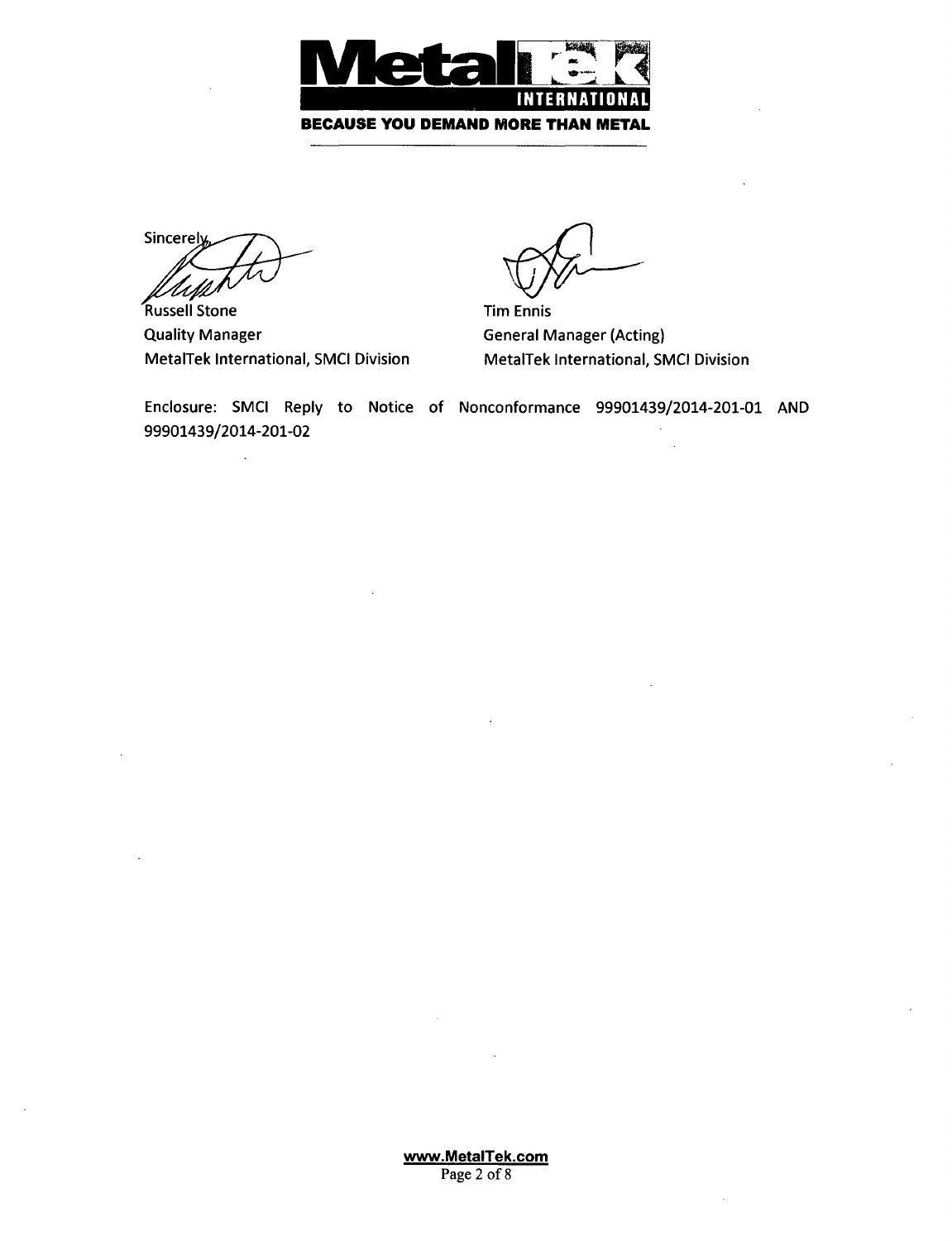

#### **SMCI** REPLY TO **NOTICE** OF **NONCONFORMANCE** 99901439/2014-201-01 **AND**

#### 99901439/2014-201-02

This is the SMCI Reply to the Notice of Nonconformance identified in NRC Inspection report No. 99901439/2014-201, dated May 16, 2014.

#### NONCONFORMANCE 99901439/2014-201-01

Based on the results of a U.S. Nuclear Regulatory Commission (NRC) inspection conducted at the Specialty Maintenance and Construction, Inc. (SMCI) facility in Lakeland, FL, on April 7, 2014, through April 11, 2014, certain activities were not conducted in accordance with NRC requirements which were contractually imposed on SMCI by its customers or NRC licensees:

A. Criterion IX, "Control of Special Processes," of Appendix B, "Quality Assurance Criteria for Nuclear Power Plants and Fuel Reprocessing Plants," to Title 10 of the Code of Federal Regulations (10 CFR) Part 50, "Domestic Licensing of Production and Utilization Facilities," states, in part, that "Measures shall be established to assure that special processes, including welding, heat treating, and nondestructive testing, are controlled and accomplished by qualified personnel using qualified procedures in accordance with applicable codes, standards, specifications, criteria, and other special requirements."

Westinghouse Electric Company (WEC) Document Number APP-VW20-ZO-023, "Welding Specification for ASTM A240 UNS S32101 Duplex Stainless Steel," Revision 3, dated February 11, 2011, includes additional welding procedure qualification testing requirements to those welding procedure testing requirements listed in the American Welding Society (AWS) D1.6, "Structural Welding Code-Stainless Steel," 1999 Edition. WEC specification APP-VW20-ZO-023 states, in part, that "In addition to the tensile and bend tests required by AWS D1.6, each qualification weldment shall be tested in accordance with ASTM E562 for verifying that the weldment contains 35-65% ferrite."

Contrary to the above, as of April 11, 2014, SMCI failed to qualify a welding procedure in accordance with WEC specification APP-VW20-ZO-023. Specifically, SMCI welding procedure qualification record (PQR) 1015-Partial Joint Penetration (PJP), lists the results of the ferrite testing of the test weld root as 73 percent, which is outside of the 35-65 percent ferrite range acceptance criteria specified by WEC in APP-VW20-ZO-023. PQR 1015-PJP is a supporting PQR for Welding Procedure Specification (WPS) number 1015. WPS 1015 is being used to perform welding on the in-containment refueling water storage tank modules for the AP1000 reactor design.

This issue has been identified as Nonconformance 99901439/2014-201-01.

# 1. The Reason for the Noncompliance

Corrective Action Report (CAR) 2014-116 was initiated to document this issue. The apparent cause for this noncompliance has been determined to be a failure to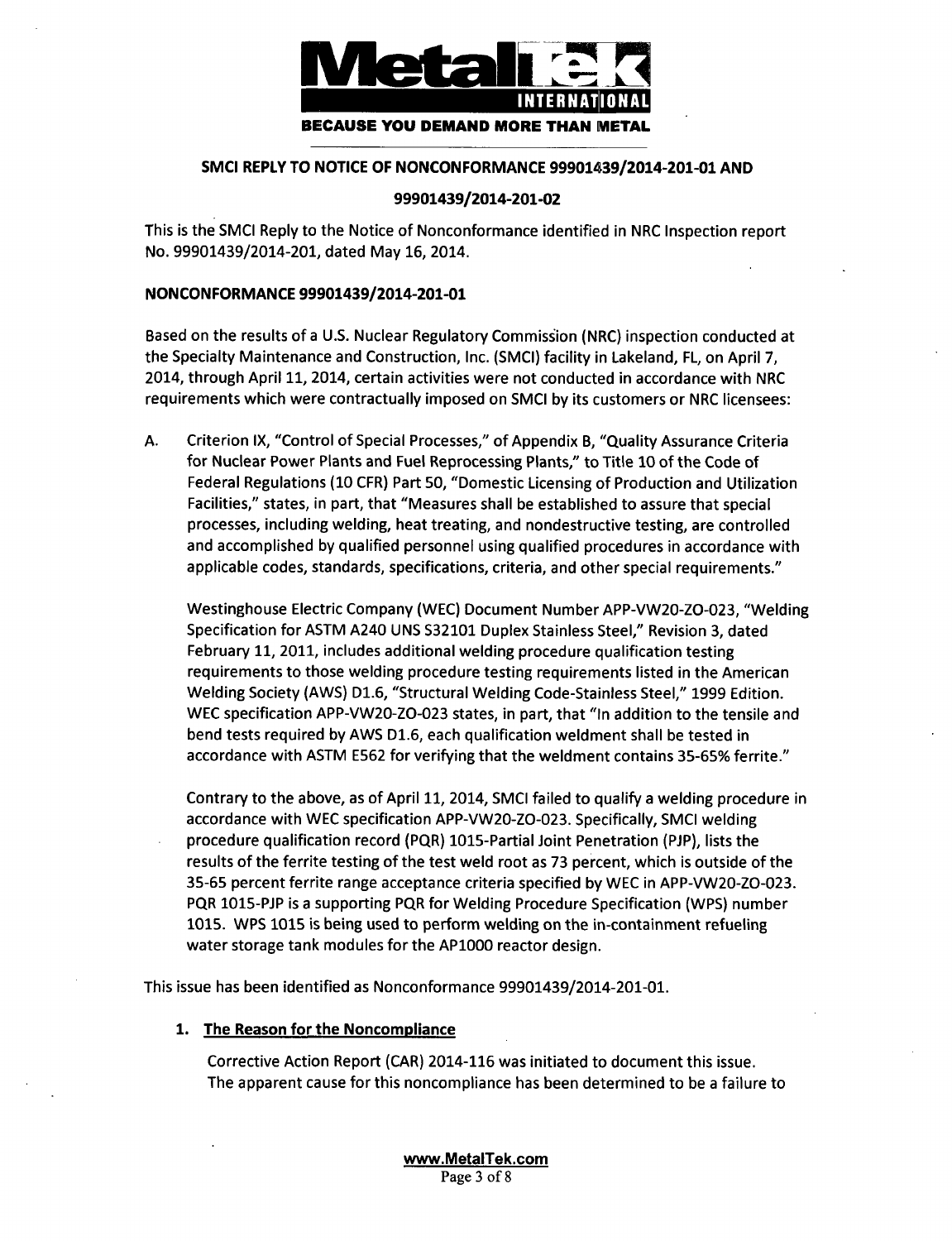

properly document acceptance requirements of the design specification in the PQR.

# 2. Corrective Steps That Have Been Taken and Results Achieved

Fabrication processes using the associated Welding Procedure Specification (WPS), to this Procedure Qualification Record (PQR), were stopped and deliveries by **SMCI,** associated with the affected PQR, were stopped on April 9, 2014.

An extent of condition was performed on all SMCI WPSs to determine the effect on components in fabrication and potential effect on components delivered. This resulted in one additional WPS found with the same condition, WPS 1019. All fabrication activities associated with this WPS were also stopped and potential deliveries affected were identified and stopped.

All previously shipped components were reviewed for usage of the WPSs associated with these PQRs and no shipments were found to have been made that involved these WPSs.

PQRs 1015-PJP, 1019, and 1019-PJP were retested in accordance with APP-VW20-ZO-023 "Welding Specification for ASTM A240 UNS S32101 Duplex Stainless Steel," Revision 3 dated Feb 11, 2011. The testing was done to the same parameters as the original PQRs 1015-PJP, 1019, and 1019-PJP, and the results of the delta ferrite testing were found to be within the required specification of 35-65 percent ferrite.

Quality Procedure (QP) 3.2, "Engineering Change Notices," was revised prior to identification of this issue to provide for a more comprehensive review of engineering documentation prior to release to fabrication. This revision was not in place at the time of the original PQR testing, but has since been implemented to address similar type issues.

The affected activities listed above that were previously stopped have been resumed based on completion of these actions.

# **3.** Corrective Steps That Will Be Taken to Avoid Noncompliance

NCRs 2014-167 and 2014-168 were generated to identify the existing condition and obtained disposition resolution from the customer. The NCR disposition were recommended to be "use as is" for all previously performed activities under the existing purchase orders using WPS 1015 and 1019.

To avoid future noncompliance, SMCI WPS generation procedure will be revised to require a technical peer check of the WPS prior to approval at SMCI and submission to the purchaser. A technical checklist will be developed for use during these reviews to prevent recurrence.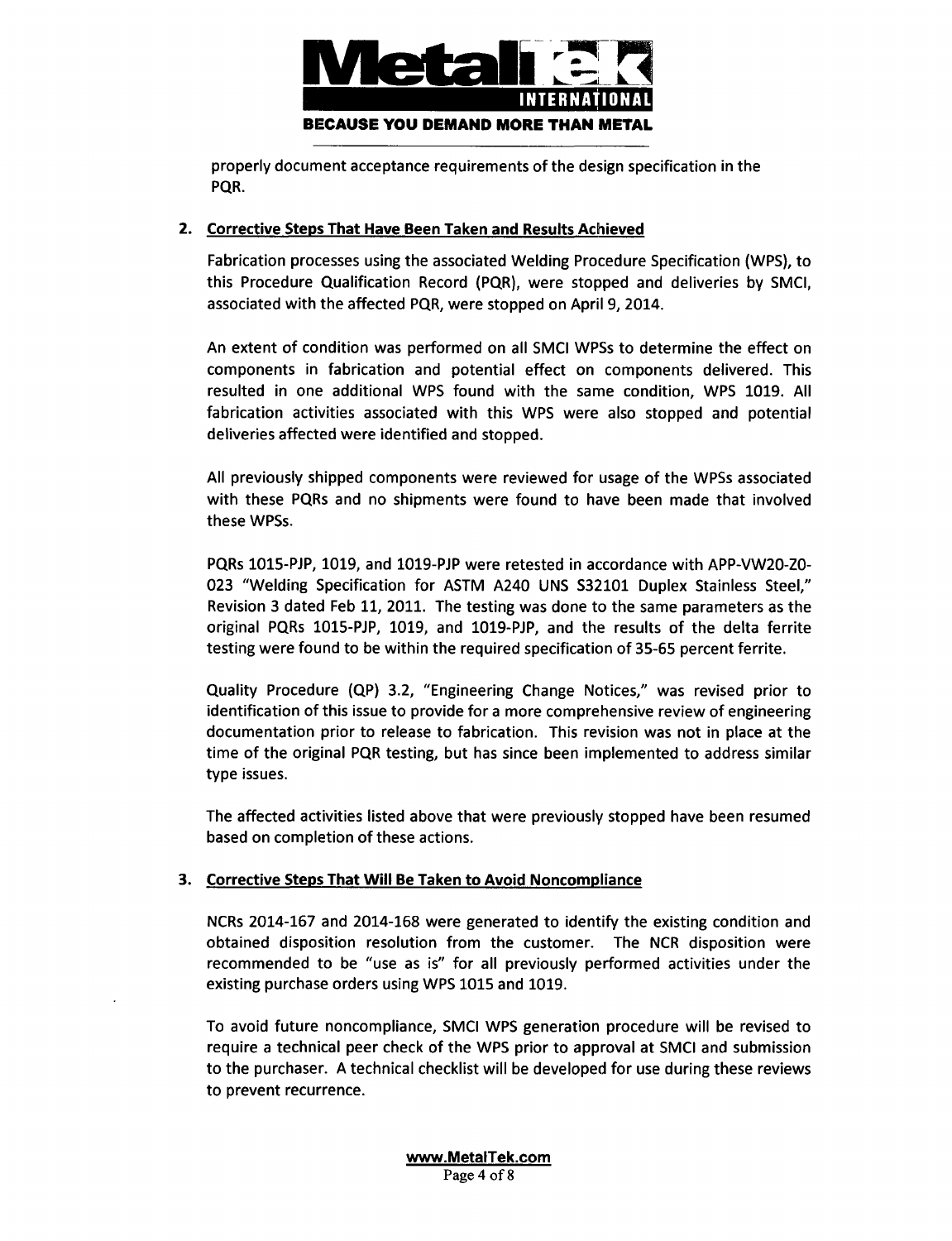

Root Cause Analysis is in progress and additional Corrective Steps will be identified at the time of its completion.

# 4. Date When Corrective Actions Will Be Comoleted

The corrective actions pertaining to the identified nonconformance (described previously) were completed by April 25, 2014. The root cause analysis and associated additional corrective steps will be identified and completed in accordance with the SMCI corrective action program.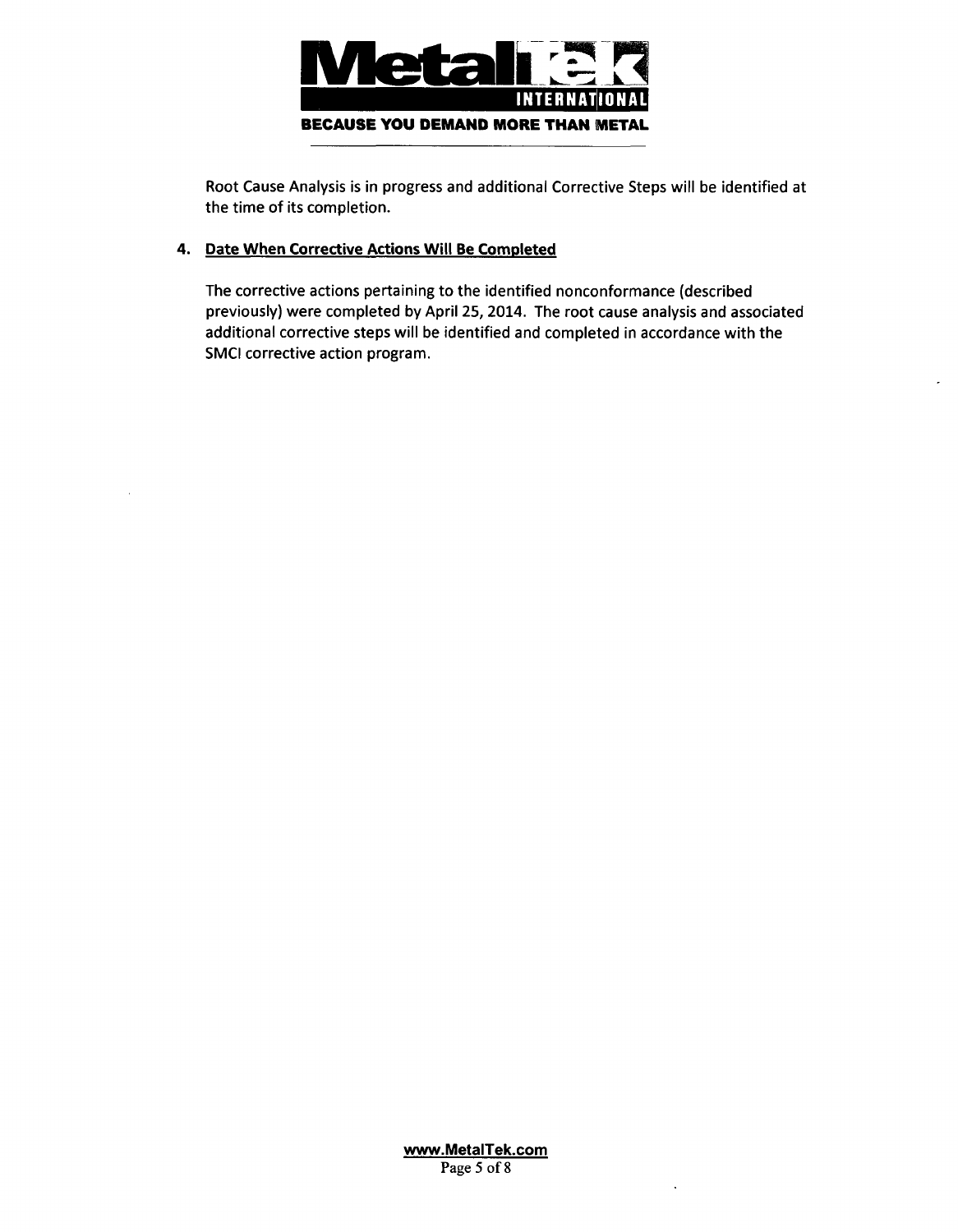

#### **NONCONFORMANCE** 99901439/2014-201-02

B. Criterion XV, "Nonconforming Materials, Parts, or Components," of Appendix B to 10 CFR Part 50, states, in part, "Measures shall be established to control materials, parts, or components which do not conform to requirements in order to prevent their inadvertent use or installation. These measures shall include, as appropriate, procedures for identification, documentation, segregation, disposition, and notification to affected organizations. Nonconforming items shall be reviewed and accepted, rejected, repaired or reworked in accordance with documented procedures."

SMCI procedure QP-15.0, "Nonconformances," states that "This procedure describes the methods and responsibilities for initiating and processing Nonconformance Reports (NCR), to ensure that conditions are promptly identified, classified, fully evaluated, dispositioned, tracked, and corrected in a timely manner commensurate with their safety significance and complexity."

Step 5.9.1.B of Section 5.9, "Evaluating Test Results Obtained from M&TE Found to be Outside of Calibration Tolerances," of SMCI Quality Procedure 12.0, "Control of Measuring and Test Equipment," Revision 2, dated October 19, 2012, states, in part, that "For M&TE found to be outside of calibration tolerances, the Corporate Quality Manager or designee shall Initiate an NCR in accordance with procedure QP-15.0, Nonconformances." Contrary to the above, as of April 11, 2014, SMCI failed to adequately identify, document, evaluate, segregate, disposition, and notify affected organizations of nonconforming products. Specifically, in 10 out of the 21 nonconformance reports reviewed by the NRC inspection team, SMCI failed to provide objective evidence of the following: (1) proper identification and description of the cause of the nonconforming product or activity, (2) indication of whether the nonconformance was evaluated for 10 CFR Part 21 reportability, (3) disposition and justification of the acceptability of the nonconforming product or activity, and (4) indication that the disposition was adequately completed to close the nonconformance report. In addition, SMCI failed to initiate and disposition nonconformance reports for six different pieces of measuring and testing equipment that were received out of calibration by the calibration vendor.

This issue has been identified as Nonconformance 99901439/2014-201-02.

#### 1. The Reason for the Nonconformance

This condition has been documented in Corrective Action Reports (CAR) 2014-104, 2014-109, and 2104-110.

Based on the findings of the root cause analysis of the Nonconformance issues, it was determined that these conditions were caused by a failure to follow procedure. An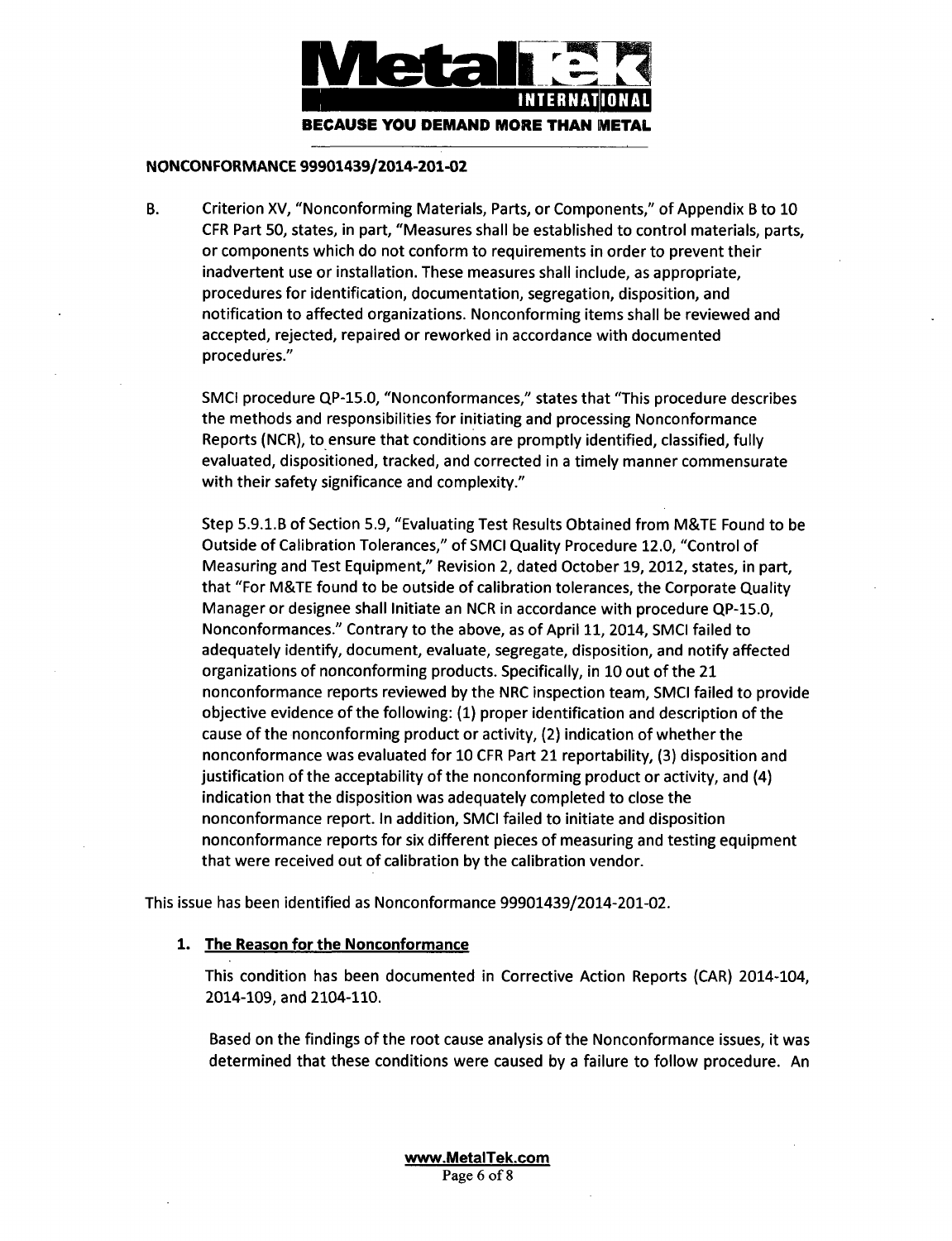

additional causal factor includes inadequate resources to ensure the NCR process was appropriately followed.

Contributing Causes:

- 1) The existing NCR Program was found to be very burdensome due to the administrative difficulties of using a paper-based system.
- 2) NCR Program ownership was not adequately established to facilitate the program.
- 3) The NCR procedure does not have adequate detail to ensure consistent implementation or identify who is responsible for each action in the process.
- 4) The NCR procedure does not adequately delineate responsibilities. The responsibilities listed are mainly those of the Quality Department and not the actual stakeholders of the program.
- 5) Implementation of the NCR Log did not include adequate training of the responsible person.
- 6) Implementation of the NCR program did not include adequate training to ensure personnel understood and could perform NCR program tasks.

Additionally the apparent cause for the measuring and testing equipment (M&TE) issue has been determined to be a lack of understanding of how to disposition returned pieces of M&TE received out of calibration by the calibration supplier. Specifically, SMCI has determined there was inadequate procedural guidance available to provide clear guidance for the disposition these items.

# 2. Corrective Steps That Have Been Taken and Results Achieved

Two full time staff personnel have been assigned to manage and maintain the NCR Program.

The NCR procedure and form have been revised to establish a more robust and consistent nonconformance reporting process, including assigning responsibility to all stakeholders.

Training has been conducted with all SMCI personnel on the new procedure to include emphasis on the importance to SMCI.

The NCR's identified by the NRC have been or are being corrected and the required objective evidence is being compiled to support closure. Additionally, all 2014 NCRs were reviewed and any additional issues have been identified and are being resolved in the same manner.